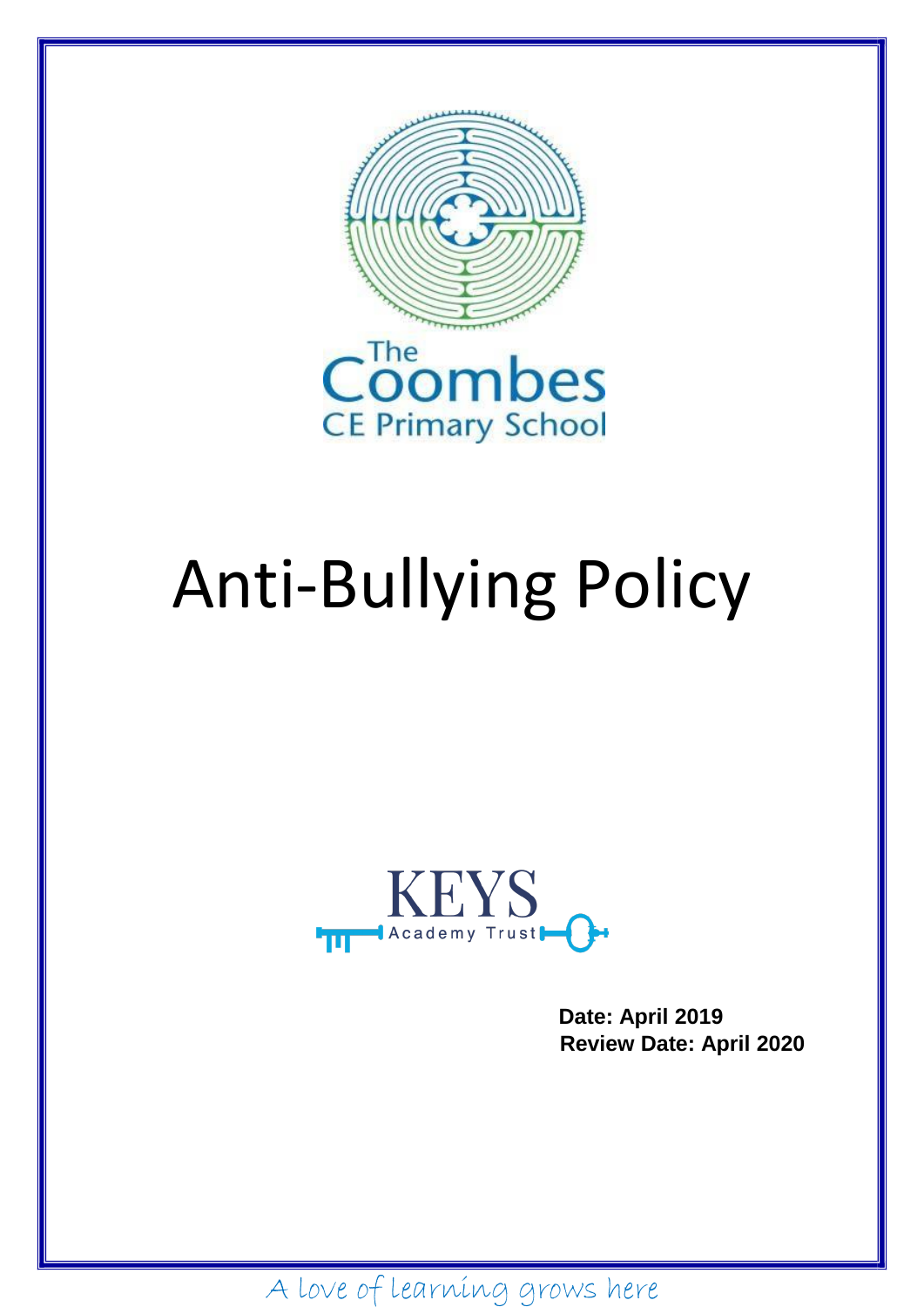#### **OUR SCHOOL'S VALUES AND BELIEFS**

*A love of learning grows here (A farmer went out to sow his seed. Mark 4: 3-8)*

*The Coombes vision is about growing. Here we grow to Love learning Be the best we can Respect and care for each other Serve our community Look after our environment*

*This School has a Christian foundation and our vision and values are based on this. We seek to achieve academic excellence and provide the good conditions described by Jesus Christ in the parable of the sower where each child can grow and thrive. We aim to see each child grow in character, confidence and understanding, grow in appreciation of who they are and acquire the skills needed to succeed in a changing world.*

#### *Christian Values*

*Respect, Responsibility, Perseverance, Forgiveness, Wisdom, Compassion*

In line with this statement:

- All bullying, of any sort, is therefore unacceptable.
- Pupils who experience bullying will be supported.
- We recognise the effects that bullying can have on pupils' feelings of worth and on their school work, and the school community will actively promote an anti-bullying environment

#### **1.0 Background**

Our intentions in producing this policy are:

- To express our belief that all pupils should be included fully in the life of the school.
- To provide a learning environment free from any threat or fear, which is conducive to the achievement of individual aspirations.
- To reduce and to eradicate, wherever possible, instances in which pupils are made to feel frightened, excluded or unhappy.
- To reduce and to eradicate, wherever possible, instances in which pupils are subject to any form of bullying.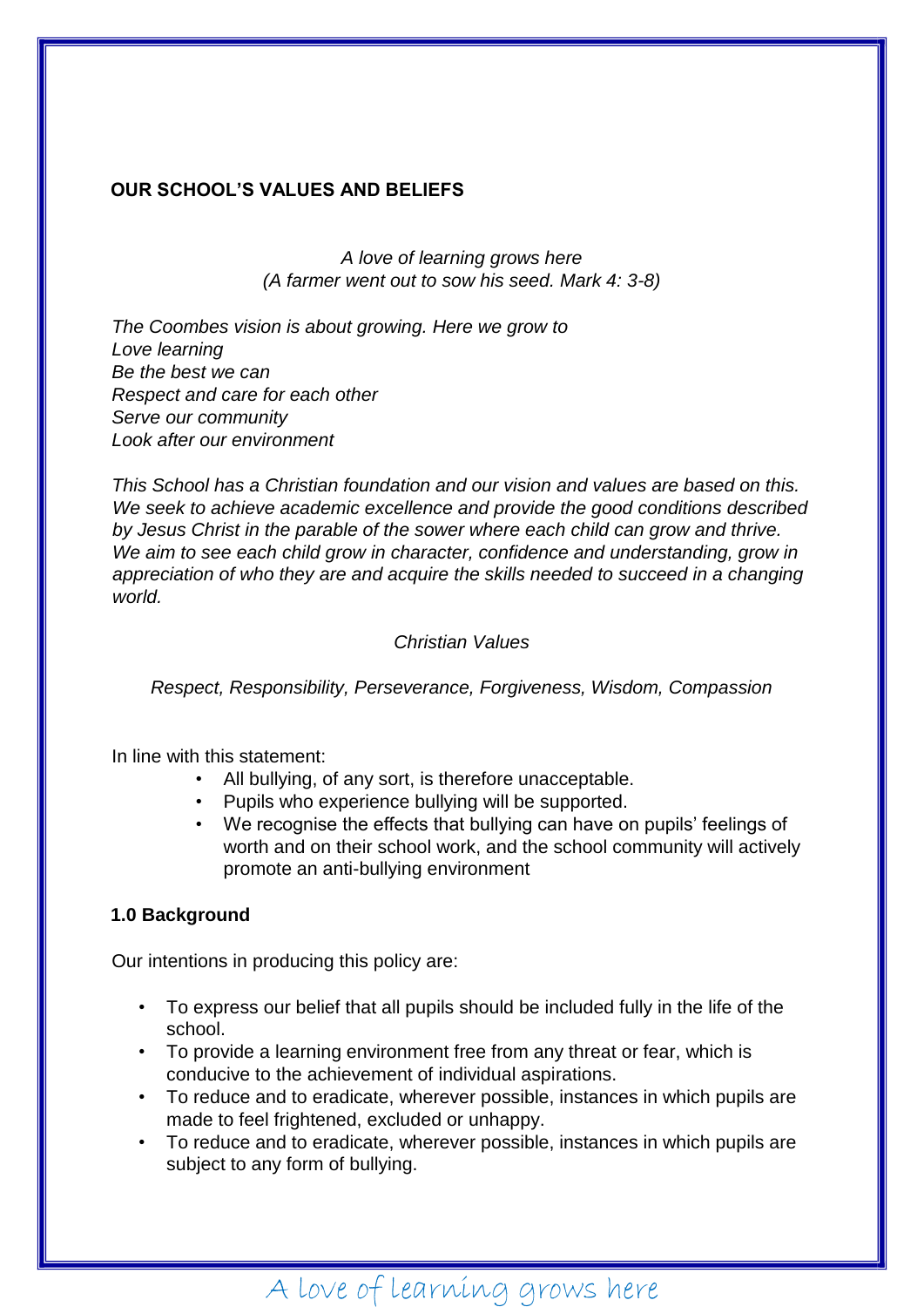- To respond effectively to all instances of bullying that are reported to us.
- To establish a means of dealing with bullying, and of providing support to pupils who have been bullied.
- To provide support for pupils who are accused of bullying, who may be experiencing problems of their own.
- To ensure that all pupils and staff are aware of the policy and that they fulfil their obligations to it.
- To meet any legal obligations which rest with the school.

#### **2.0 Our definition of bullying**

**2.1** There is no legal definition of bullying. But it is usually defined as repeated behaviour which is intended to hurt someone either emotionally or physically, and is often aimed at certain people because of their race, religion, gender or sexual orientation or any other aspect such as appearance or disability. Bullying can take many forms including:

- physical assault
- teasing
- making threats
- name calling
- cyber bullying

**2.2** Bullying involves dominance of one person by another, or a group of others, is pre-meditated and usually forms a pattern of behaviour. Bullying is therefore:

- Deliberately hurtful
- Repeated, often over a period of time
- Difficult for victims to defend themselves against.

**2.3** It can take many forms but the main types are:

- Physical hitting, kicking, taking another's belongings
- Verbal name calling, insulting, making offensive remarks
- Indirect spreading nasty stories about someone, exclusion from social groups, being made the subject of malicious rumours, sending malicious emails or text messages on mobile phones/social networking sites.

#### **3.0 Creating an Anti-Bullying Climate in School**

Our school's Behaviour and Rewards Policy explains how we promote positive behaviour in school to create an environment where pupils behave well; where pupils take responsibility for each other's emotional and social well-being; and where they include and support each other. We also draw on the school's Curriculum and promote appropriate behaviour through direct teaching, and by creating an emotionally and socially safe environment where these skills are learned and practised. Our aim is to create a climate where bullying is not accepted by anyone within the school community. Our curriculum is used to: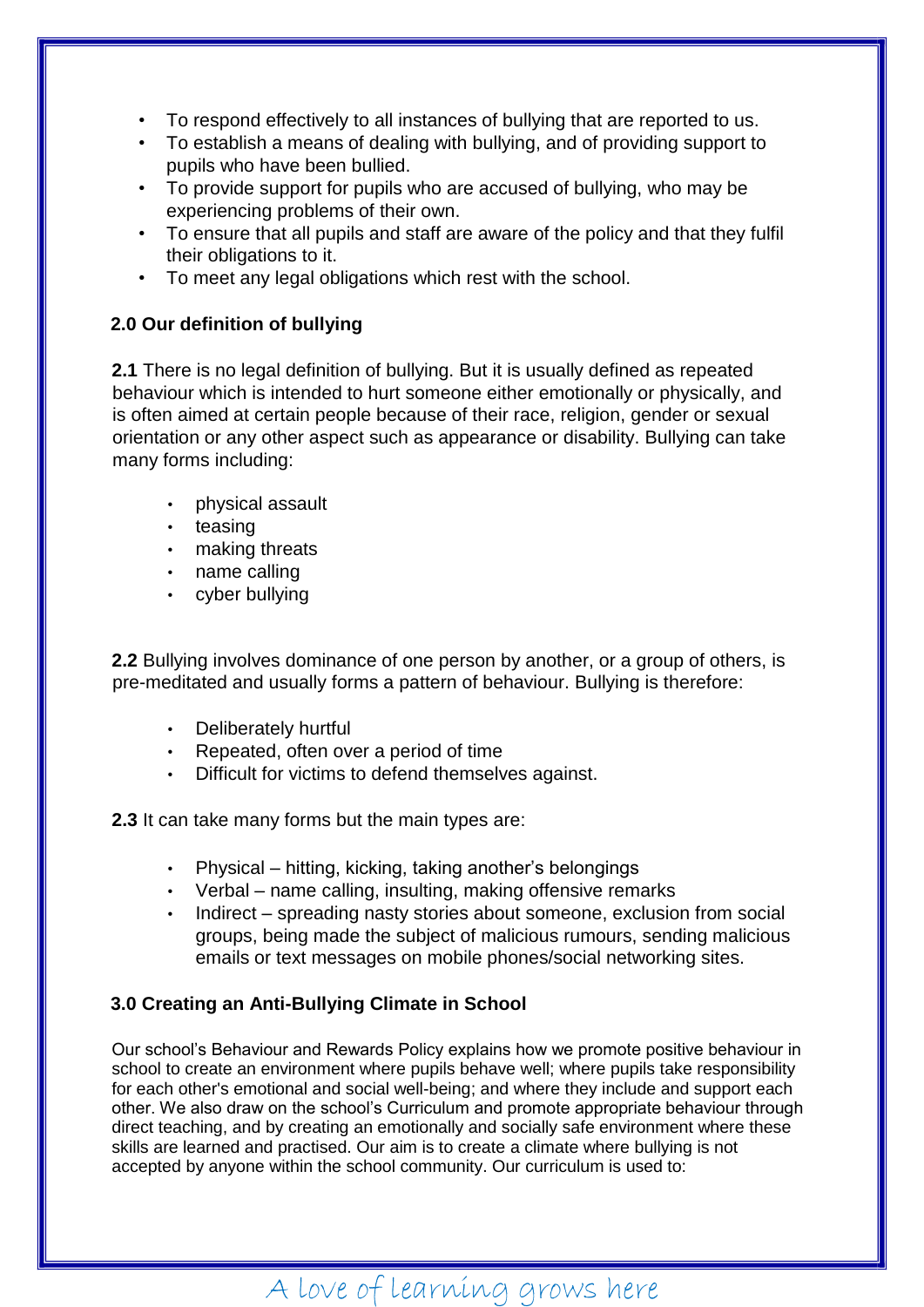- Raise awareness about bullying and our anti-bullying policy
- Increase understanding for victims and help build an anti-bullying ethos
- Teach pupils how constructively to manage their relationships with others

PSHE lessons, assemblies, role- plays and stories are used to show what pupils can do to prevent bullying, and to create an anti-bullying climate in school. Bullying will not be tolerated and we make this clear in the information we give to pupils and parents when they join our school. The Coombes Code is displayed around the school and in classrooms to remind pupils of the expected behaviour. We will publish our anti-bullying policy on the school web-site. Posters around school will tell pupils what to do if they are bullied, or see others being bullied, and information about Childline and other sources of confidential help will also be displayed. We will regularly ask pupils whether they feel safe in school and we will supervise, and try to eliminate any unsafe areas which they report to us. We will provide regular training/reminders for teachers and non-teaching staff on spotting the signs of bullying and how to respond to it.

#### **4.0 Strategies for Dealing with Bullying**

**4.1** In dealing with incidents of bullying we will use a range of strategies, selecting those appropriate to the circumstances from the following list:

- Cooperative group work throughout the school  $\sim$  To encourage children to work together, be tolerant of others' ideas, trust others and be more willing to listen.
- $PSHE$  sessions  $\sim$  set time aside for pupils to take part in enjoyable games, activities and discussion in a safe environment where all opinions are valued.

Circle of friends  $\sim$  To build relationships around a vulnerable pupil with the pupil's and parent's agreement to offer support and friendship.

Befriending  $\sim$  To appoint a specific pupil(s) as a support / friend [appointed by a member of staff]

Support group  $\sim$  To involve the bullied pupil, those involved in the bullying and bystanders to form a group to support the bullied pupil.

**4.2** Responsibility for change lies with those involved in the bullying.

Mediation by adults  $\sim$  To establish ground rules that will enable the bully and the person being bullied to co-exist in school.

#### **5.0 Responding the Incidents when they occur**

**5.1** Pupils who have been bullied should report this to:

• Their identified trusted adult in school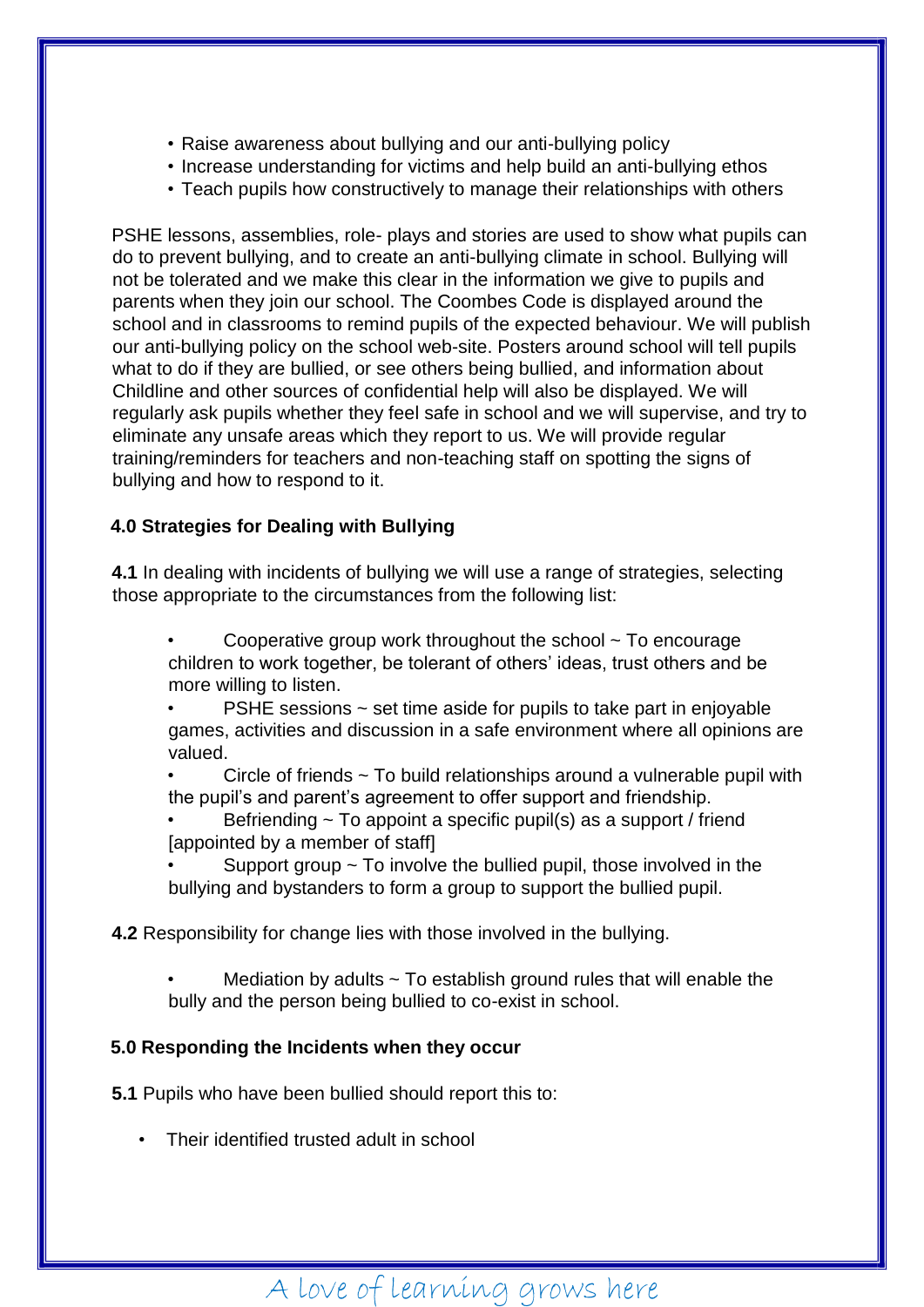- Any member of staff (Teachers, Teaching Assistants or Midday Supervisors) Their parents
- A school friend

**5.2** Pupils who see others being bullied should report this to:

• Any of the above

**5.3** Members of staff who receive reports that a pupil has been bullied should:

- Report this to a member of the senior management team (Head, Deputy Head or Senior Teacher) and
- Log all incidents on CPOMS

Reports of bullying will be logged by the class teacher or member of SLT. Where bullying is of a racist nature, we will report this to the Local Education Authority using the Racial Incident Report Form. All reports will be taken seriously and will be followed up by the class teacher or member of the SLT.

Work with children who have been bullied could involve some or all of the following:

- We will provide support to pupils who are bullied: They will be reassured that they do not deserve to be bullied and this is not their fault. We will assure them that it was right to report the incident. We will encourage them to talk about how they feel.
- We will try to ascertain the extent of the problem.
- We will engage them in making choices about how the matter may be resolved.
- We will try to ensure that they feel safe.
- We will discuss strategies for being safe and staying safe.
- We will ask them to report immediately any further incidents to us.
- We will affirm that bullying can be stopped and that our school will persist with intervention until it does.
- We will involve their friends / older pupils in peer support / the buddy system/ mediation

We may then adopt strategies from the following list as appropriate:

- We will speak with the pupil (or pupils) involved in bullying separately.
- We will listen to their version of events.
- We will talk to anyone else who may have witnessed the bullying.
- We will reinforce the message that bullying is not acceptable, and that we expect bullying to stop. We will seek a commitment to this end.
- We will affirm that it is right for pupils to let us know when they are being bullied.
- We will adopt a joint problem solving approach where this is appropriate, and ask the pupils involved to help us find solutions to the problem. This will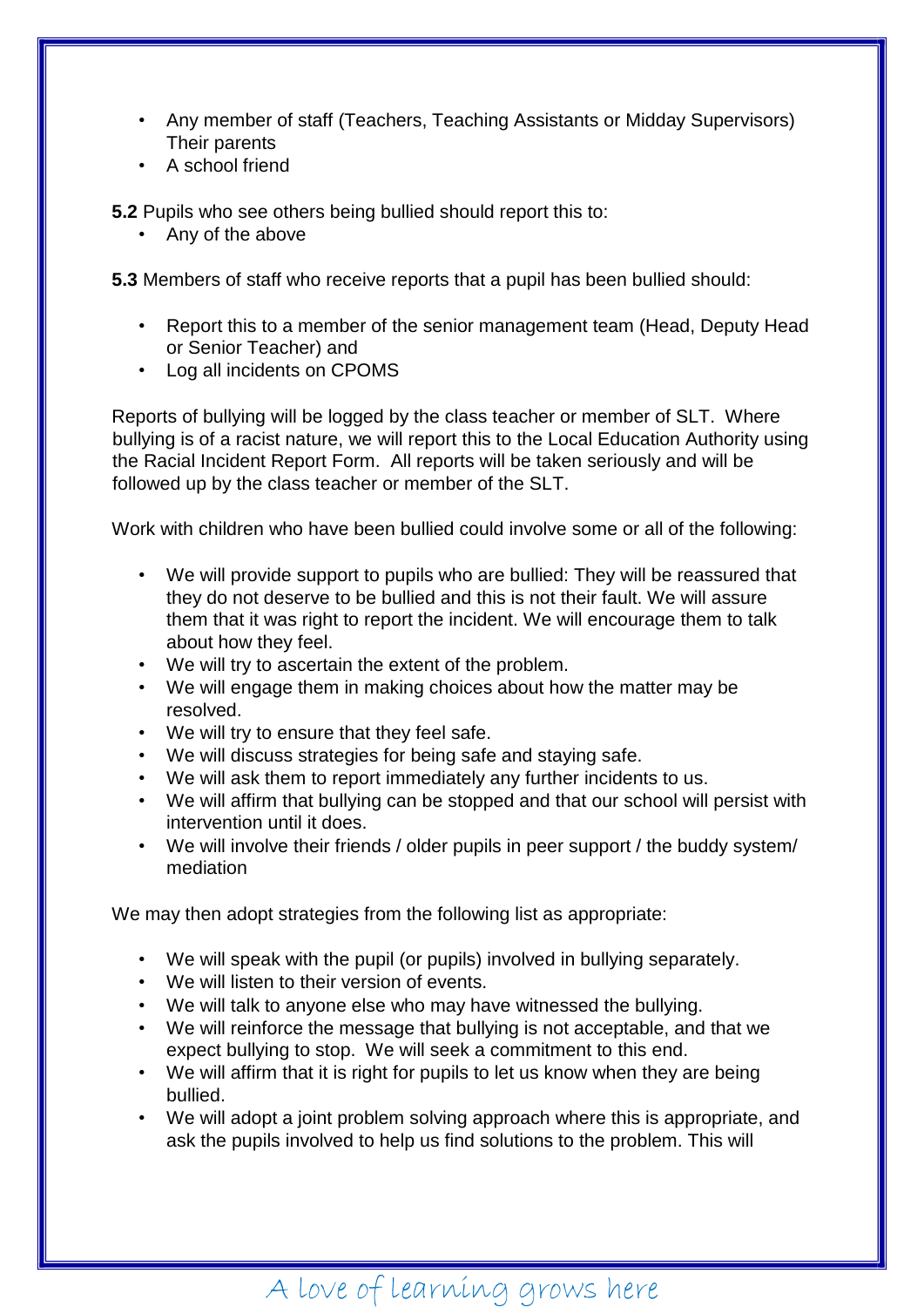encourage pupils involved to take responsibility for the emotional and social needs of others.

- We will consider sanctions under our school's Behaviour Policy.
- We will advise pupils responsible for bullying that we will be checking to ensure that bullying stops.
- We will ensure that those involved know that we have done so.
- When bullying occurs, we will contact the parents of the pupils involved at an early stage.
- We will keep records of incidents that we become aware of and how we responded to them.
- We will follow up after incidents to check that the bullying has not started again.
- We will also work with pupils who have been involved in bullying others to ascertain the sort of support that they themselves need.

There is a tendency, often quite a natural one, to want to investigate an incident and "get to the bottom of it." Sometimes this will be entirely appropriate. There will be other occasions where an extended investigation is actually unhelpful and where a problem solving approach will be the most effective response. Our policy will be to use our discretion to respond flexibly and in an appropriate way to each incident

#### **6.0 When tougher measures are needed.**

If necessary, we will invoke the following range of sanctions that are in line with the school's Behaviour Policy. These include

- Removal from the group (Within the class)
- Withdrawal of break and lunchtime privileges
- Withholding participation in school events that are not an essential part of the curriculum.
- In extreme cases we will also consider fixed term and / or permanent exclusion from school.

#### **7.0 Responsibilities**

**7.1** Everyone within school is expected to:

- Act in a respectful and supportive way towards one another
- Adhere to and to promote the objectives of this policy.

**7.2** Pupils are expected to:

- Report all incidents of bullying and suspected incidents that victims may be afraid to report.
- Support each other and to seek help to ensure that everyone feels safe and happy and nobody feels excluded or afraid in school.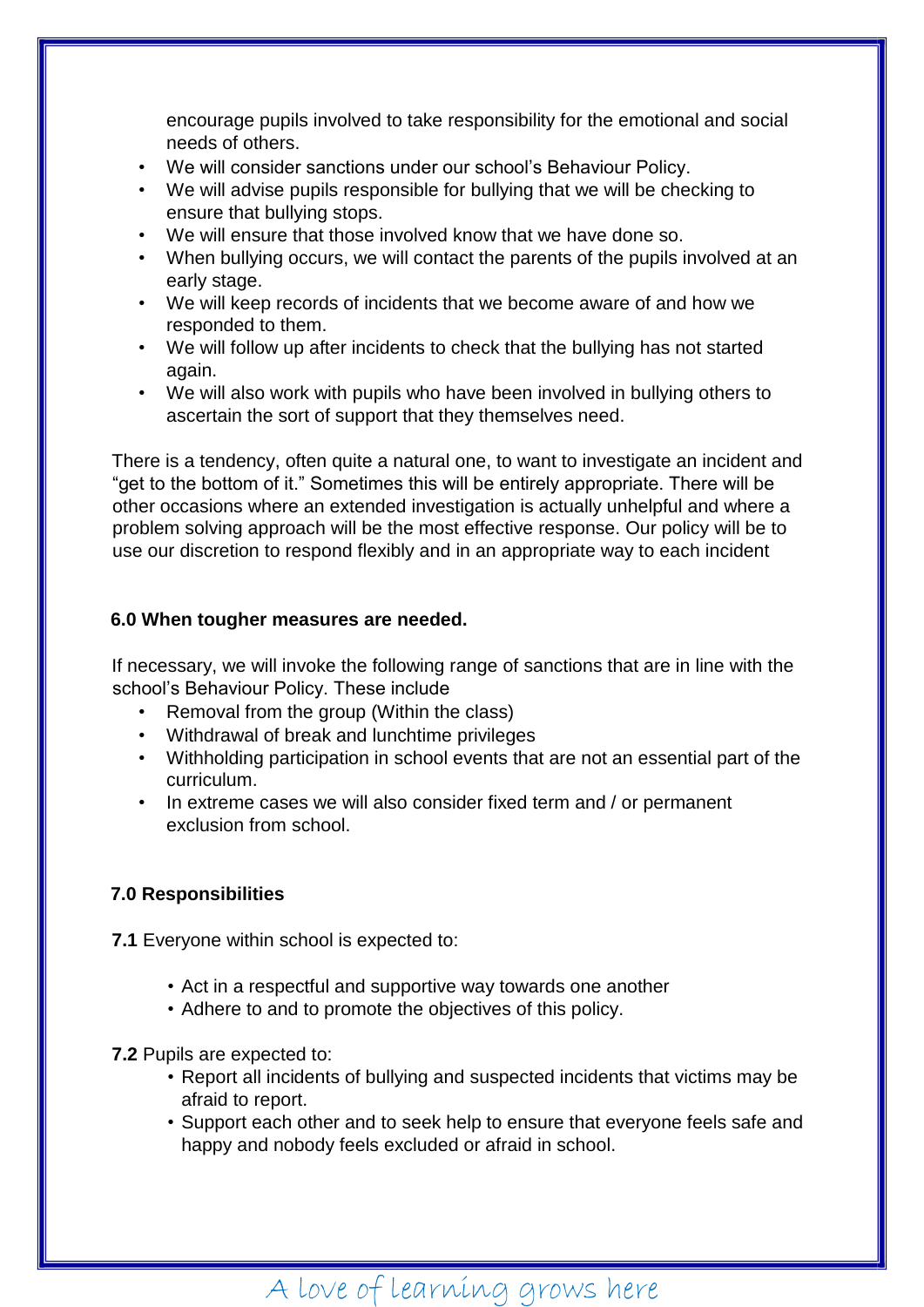#### **7.3** Parents can help by:

- Supporting our anti-bullying policy and procedures.
- Encouraging their children to be positive members of the school community. Discussing with their child's teacher any concerns that their child may be experiencing bullying or if they are unhappy in some other way.
- Helping to establish an anti-bullying culture outside of school.

#### **8.0 Bullying Outside of the School Premises**

Schools are not directly responsible for bullying that occurs off the premises but we know that bullying can occur outside the school gates and on journeys to and from school. The bullying may be done by pupils from our own school, by pupils from other schools or by people who are not at school at all. Where a pupil or parent informs us of bullying off the school premises we will:

- Talk to pupils about how to avoid or handle bullying outside of school.
- Talk to the Headteacher of any other school whose pupils are bullying.
- Talk to the police where this is deemed necessary.

#### **9.0 Concerns, Complaints and Compliments**

We recognise that there may be times when parents feel that we have not dealt well with an incident of bullying and we would ask that this be brought to the Headteacher's notice. If the Headteacher cannot resolve these concerns informally, parents can raise their concerns more formally through the school's Complaints Procedure a copy of which may be viewed on the website or a paper copy obtained from the school office. We would also be pleased to receive Compliments – feedback from parents when things have gone well.

#### **10.0 Evaluating our Policy**

We will evaluate our anti-bullying policy using the following measures:

- The numbers of incidents that are reported to staff over a given period.
- Pupils' perceptions of bullying in school through structured discussions in class time.
- The number of days of absence which are thought to arise as a consequence of bullying.
- We will investigate patterns of absence to ensure that children are not taking unnecessary days off school due to fear of being bullied.
- The number of complaints and compliments that we receive from parents.
- From the comments made by visitors and other people connected with the school.